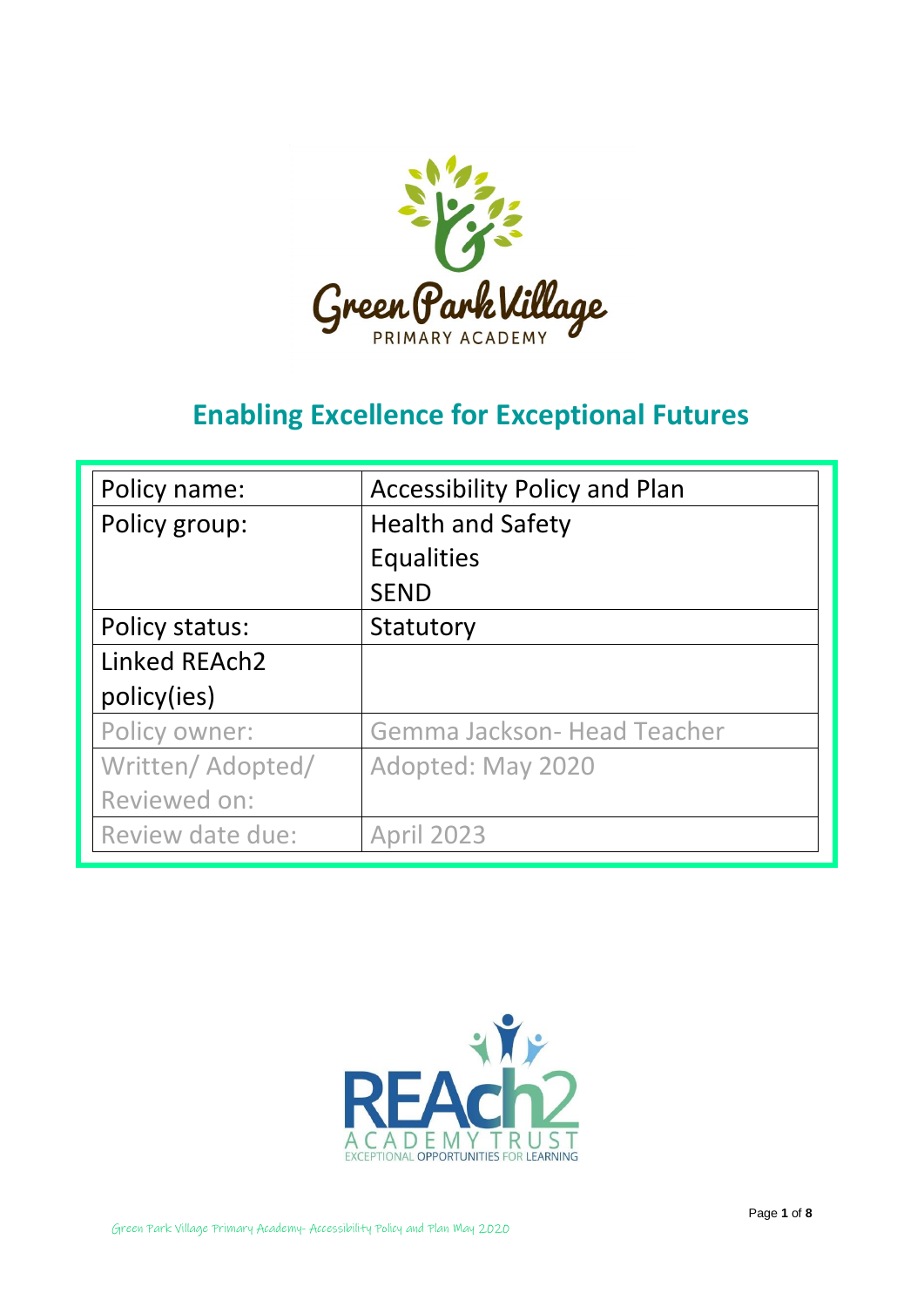#### **1 Introduction**

Under the Equality Act 2010 schools should have an Accessibility Plan. The Equality Act 2010 replaced all existing equality legislation, including the Disability Discrimination Act. The effect of the law is the same as in the past, meaning that "schools cannot unlawfully discriminate against pupils because of sex, race, disability, religion or belief and sexual orientation". According to the Equality Act 2010 a person has a disability if:

(a) He or she has a physical or mental impairment, and

(b) The impairment has a substantial and long-term adverse effect on his or her ability to carry out normal day-to-day activities.

The Accessibility Plan is listed as a statutory document of the Department for Education's guidance on statutory policies for schools. The Plan must be reviewed every three years and approved by the Governing Body. The current Plan will be appended to this document.

At Green Park Village Primary Academy we are committed to working together to provide an inspirational and exciting learning environment where all children can develop an enthusiasm for lifelong learning. We believe that children should feel happy, safe and valued so that they gain a respectful, caring attitude towards each other and the environment both locally and globally.

# **2 Objectives**

The Plan will be used to advise other academy planning documents and policies and will be reported upon annually in respect of progress and outcomes. The intention is to provide a projected plan for a three year period ahead of the next review date.

The Accessibility Plan is structured to complement and support the school's Equality Objectives, and will similarly be published on the academy website. We understand that the Local Authority will monitor the school's activity under the Equality Act 2010 (and in particular Schedule 10 regarding Accessibility) and will advise upon the compliance with that duty.

Green Park Village Primary Academy is committed to providing an environment that enables full curriculum access that values and includes all pupils, staff, parents and visitors regardless of their education, physical, sensory, social, spiritual, emotional and cultural needs. We are committed to taking positive action in the spirit of the Equality Act 2010 with regard to disability and to developing a culture of inclusion, support and awareness within the school.

The Accessibility Plan shows how access is to be improved for disabled pupils, staff and visitors to the school within a given timeframe and anticipating the need to make reasonable adjustments to accommodate their needs where practicable. The Accessibility Plan contains relevant and timely actions to:

 Increase access to the curriculum for pupils with a disability, expanding the **curriculum** as necessary to ensure that pupils with a disability are as, equally, prepared for life as are the able-bodied pupils; (If a school fails to do this they are in breach of their duties under the Equalities Act 2010); this covers teaching and learning and the wider curriculum of the school such as participation in after-school clubs, leisure and cultural activities or schools visits – it also covers the provision of specialist or **auxiliary aids and equipment**, which may assist these pupils in accessing the curriculum within a reasonable timeframe;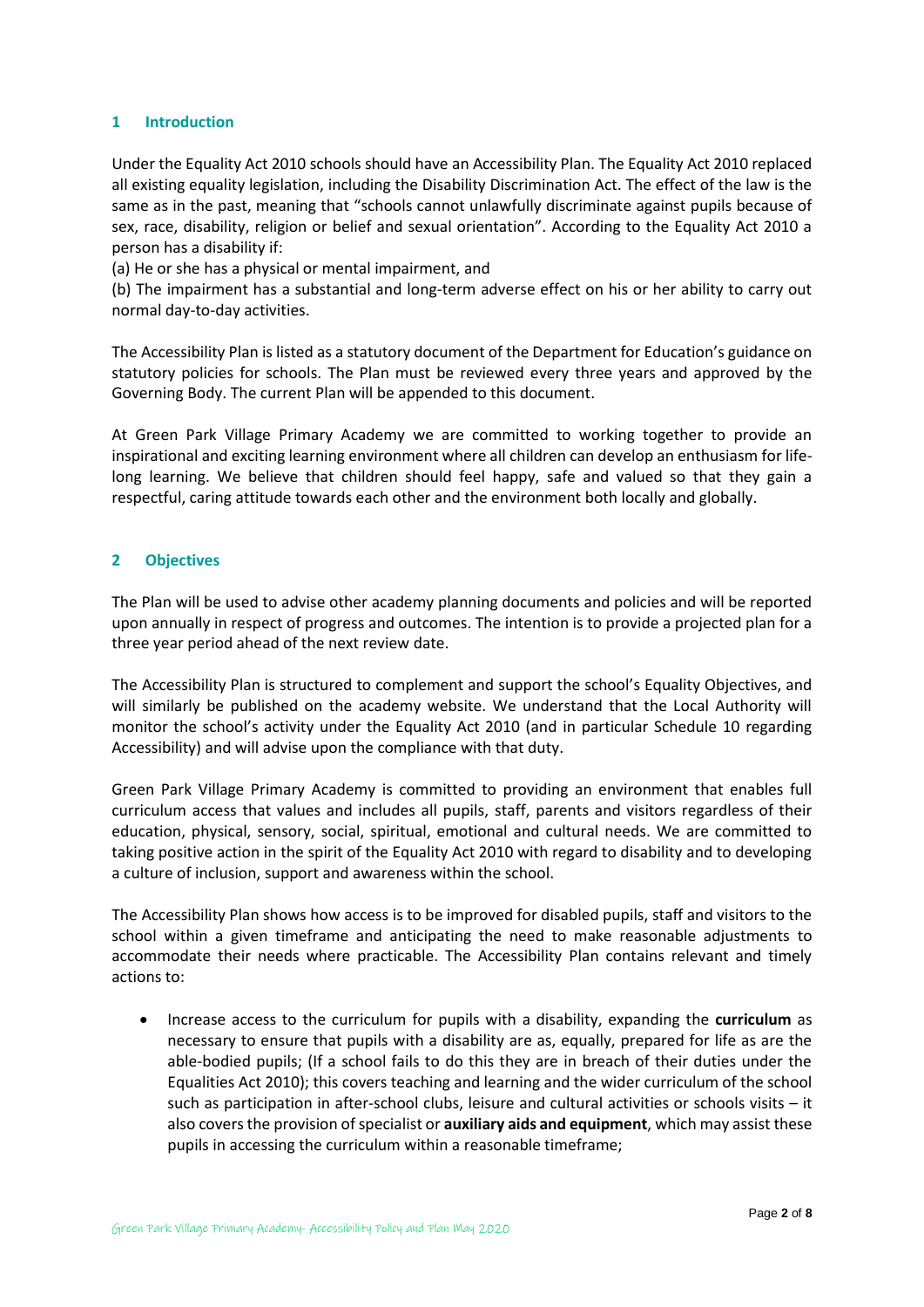- Improve and maintain access to the **physical environment** of the school, adding specialist facilities as necessary – this covers improvements to the physical environment of the school and physical aids to access education within a reasonable timeframe;
- Improve the delivery of **written information** to pupils, staff, parents and visitors with disabilities; examples might include hand-outs, timetables, textbooks and information about the school and school events; the information should be made available in various preferred formats within a reasonable timeframe.

Whole school training will recognise the need to continue raising awareness for staff and governors on equality issues with reference to the Equality Act 2010.

This Accessibility Plan should be read in conjunction with the following school policies, strategies and documents:

- Asset Management Plan
- Behaviour for Learning Policy
- Curriculum policies
- Business Continuity and Critical Incident Plan
- Health & Safety Policy
- Equality Statement, Information and Objectives
- Academy Prospectus
- School Development Plan
- Special Educational Needs and Disability Policy

The Accessibility Plan for physical accessibility relates to the Access Audit of the academy, which remains the responsibility of the governing body. It may not be feasible to undertake all of the works during the life of this accessibility plan and therefore some items will roll forward into subsequent plans. An accessibility audit will be completed by the school prior to the end of each period covering this plan in order to inform the development of a new Accessibility Plan for the ongoing period.

Equality Impact Assessments will be undertaken as and when school policies are reviewed. The terms of reference for all governors' committees will include the need to consider Equality and Diversity issues as required by the Equality Act 2010.

The Accessibility Plan will be published on the academy website.

The Accessibility Plan will be monitored through the Local Governing Body.

The school will work in partnership with the Local Authority and REAch2 Multi-Academy Trust in developing and implementing this Accessibility Plan.

The Accessibility Plan may be monitored by Ofsted during inspection processes in relation to Schedule 10 of the Equality Act 2010.

# **3 Individual Assessment**

At the beginning of each academic year, the School will conduct an audit of its employees and pupils in order to:

- Identify employees and pupils with disabilities.
- Determine the scope of these disabilities and in particular areas where the employee or pupil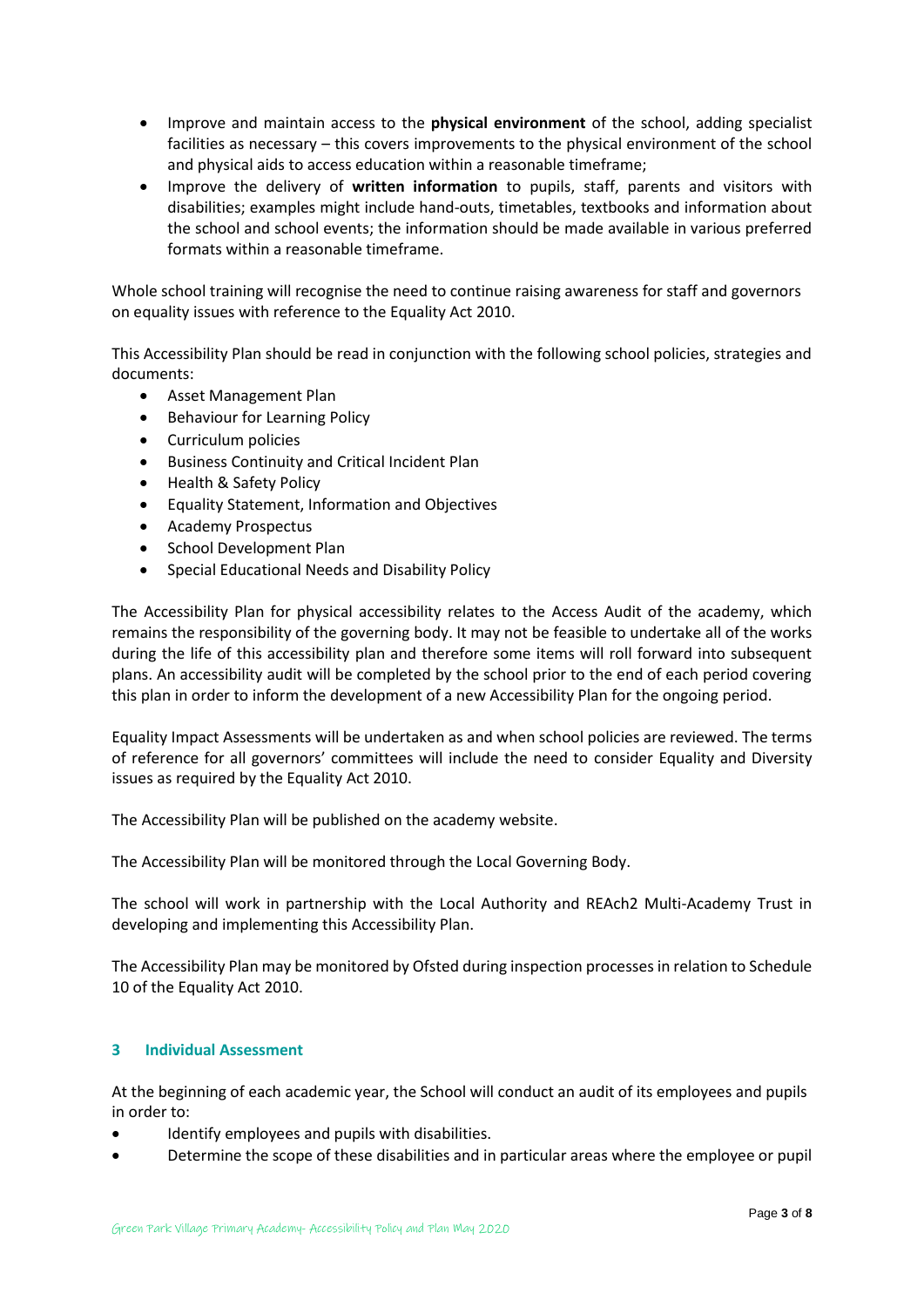is disadvantaged within the School because of these disabilities.

For each employee or pupil identified with a disability, the academy will conduct an individual assessment to determine what reasonable actions can be taken in order to improve the individual's participation in the school's activities.

In addition to the individual review, the School will also review the activities of disabled children as a group in order to understand:

- The profile of disabled pupils coming into the school and of those who may not have been admitted to the school up until now;
- Patterns of attendance and exclusion;
- Areas of the curriculum to which disabled pupils may have limited or no access at the moment;
- The participation of disabled pupils in off-site activities;
- The physical environment of the School in particular identifying any parts of the School to which disabled pupils may have limited or no access at the moment;
- the ways in which information is currently provided for disabled pupils;
- Outcomes for disabled pupils, including:
	- o a detailed analysis of outcome data: exams, accredited learning and end of Key Stage outcomes;
	- $\circ$  detailed information showing how well disabled pupils are accessing the curriculum, for example: lesson observations in different curriculum areas;
	- o achievements in extra-curricular activities;

#### **4 Physical Assessment of Premises**

The scope of the annual Health and Safety Inspection will be extended in order to include an assessment of the availability of the school's premises to pupils and employees with disabilities. This assessment will identify any parts of the School to which disabled pupils may have limited or no access.

# **5 Current good practice**

We aim to ask about any disability or health condition in early communications with new parents and carers when their child joins Green Park Village Primary Academy.

# **Physical Environment**

Disabled pupils can participate in extra-curricular activities. Some aspects of extra-curricular activities present particular challenges, for example: lunch and break times for pupils with social/interaction impairments, after-school clubs for pupils with physical impairments, school trips for pupils with medical needs; there are no parts of the academy to which disabled pupils have limited or no access to.

# **Curriculum**

There are areas of the curriculum to which disabled pupils would have limited or no access. Some areas of the curriculum present particular challenges, for example: PE for pupils with a physical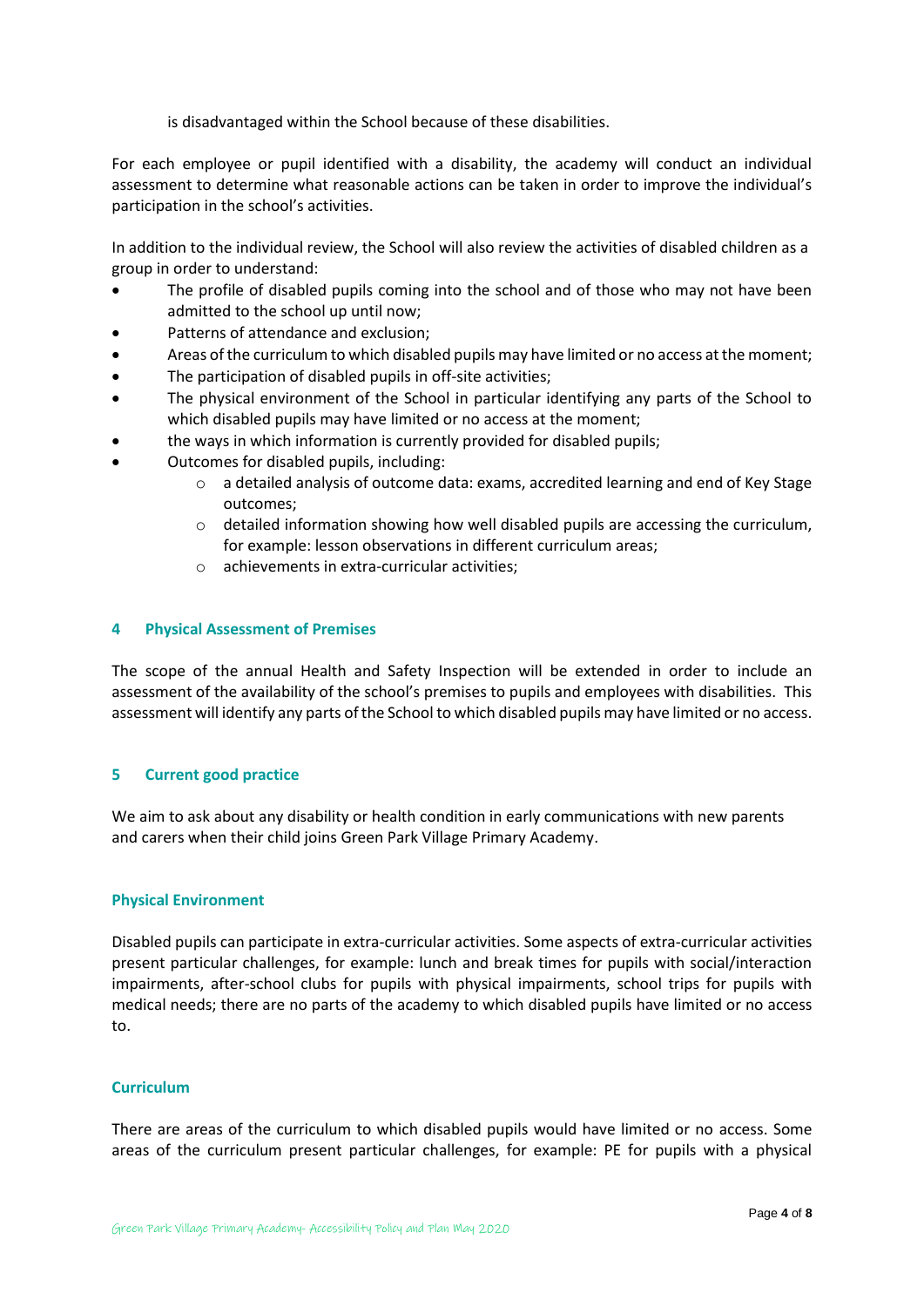impairment, science and technology for pupils with a visual impairment, humanities for pupils with learning difficulties. As part of the academy's inclusive ethos, activities and learning is differentiated to ensure that all children can be included as much as is possible, and works with parents and carers to ensure this.

#### **Information**

Different forms of communication can be made available to enable all disabled pupils to express their views and to hear the views of others. Access to information is planned, with a range of different formats available for disabled pupils, parents and staff if needed.

#### **6 Access Audit**

The school is a two storey building with a lift to access upstairs, with wide corridors and several access points from outside. All areas are all on the ground floor or accessible via a lift. The hall is on the ground floor and is accessible to all. There is on-site car parking for staff and visitors. All entrances to the school are flat. The main entrance features a secure lobby. There are accessible toilet facilities available. All these are fitted with a handrail and a pull emergency cord. The school has internal emergency signage and escape routes are clearly marked.

# **7 Action Plan**

As a result of the individual and physical assessments outlined in policy, the academy will produce and maintain an action plan with the specific objective of improving access to all aspects of the school's facilities for disabled pupils and employees.

The plan can be found in Appendix 1 to the Accessibility Policy.

In some cases, the proposed changes to the physical environment may require significant capital expenditure. The plan will therefore have to be drafted in cooperation with the academy's financial resources who will have responsibility for financing the proposed work.

The plan will be developed in cooperation with:

- The views and aspirations of disabled pupils and employees;
- The views and aspirations of the parents of disabled pupils;
- The views and aspirations of other disabled people or voluntary organizations.

The Action Plan will be considered by the Local Governing Body at least once per year.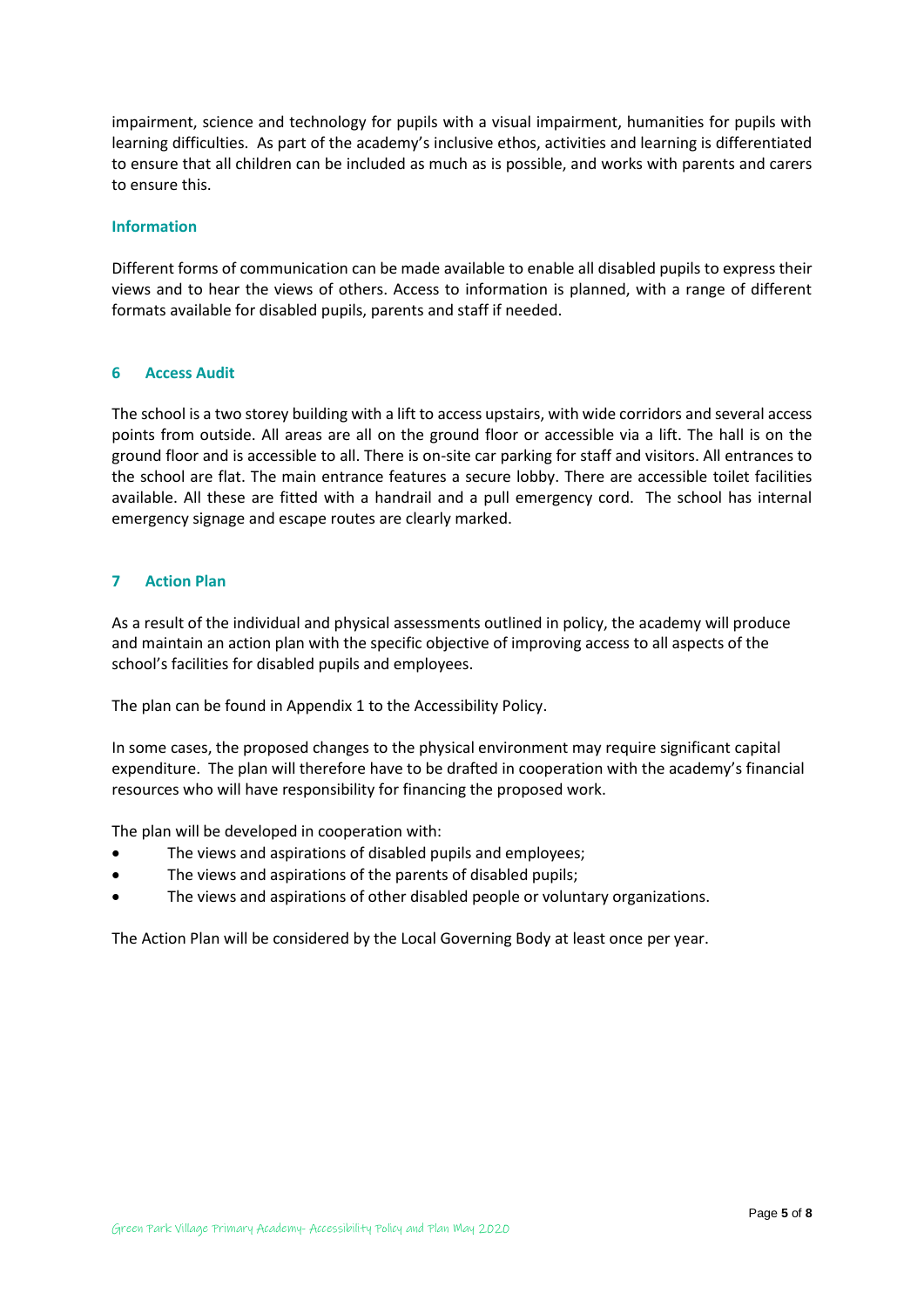

# **Appendix 1 Accessibility Plan 2020-2023**

| <b>Target</b>                                                                                                                       | <b>Strategy</b>                                                                                                                                         | <b>Outcome</b>                                                                                                                                                                                               | <b>Responsibility</b> | <b>Timeframe</b>                  | <b>Achievement</b>                                                          |
|-------------------------------------------------------------------------------------------------------------------------------------|---------------------------------------------------------------------------------------------------------------------------------------------------------|--------------------------------------------------------------------------------------------------------------------------------------------------------------------------------------------------------------|-----------------------|-----------------------------------|-----------------------------------------------------------------------------|
| Improving the Curriculum Access at Green Park Village Primary Academy                                                               |                                                                                                                                                         |                                                                                                                                                                                                              |                       |                                   |                                                                             |
| Training for teachers on<br>differentiating the curriculum.                                                                         | Undertake an audit of staff<br>training requirements.                                                                                                   | All teachers are able to more fully<br>meet the requirements of disabled<br>children's needs with regards to<br>accessing the curriculum.                                                                    | Headteacher           | Annually<br>From Oct<br>half term | Increase in access to<br>the curriculum                                     |
| Audit of student needs and<br>staff training to meet those<br>needs.                                                                | Review the specific needs for<br>pupils living with a disability, in<br>terms of basic daily living skills,<br>relationships and future<br>aspirations. | Teachers are aware of the relevant<br>issues and can ensure that this<br>group has equality of access to life<br>preparation learning. The use of<br>other professional partners has<br>been made available. | All staff             | Annually<br>From Sep<br>2020      | Increase in access to<br>all school activities for<br>all disabled students |
| All out-of-school activities are<br>planned to ensure, where<br>reasonable, the participation<br>of the whole range of<br>students. | Review all out-of-school provision<br>to ensure compliance with<br>legislation.                                                                         | All out-of-school activities will be<br>conducted in an inclusive<br>environment with providers that<br>comply with all current and future<br>legislative requirements.                                      | All staff             | Throughout<br>year                | Increase in access to<br>all school activities for<br>all disabled students |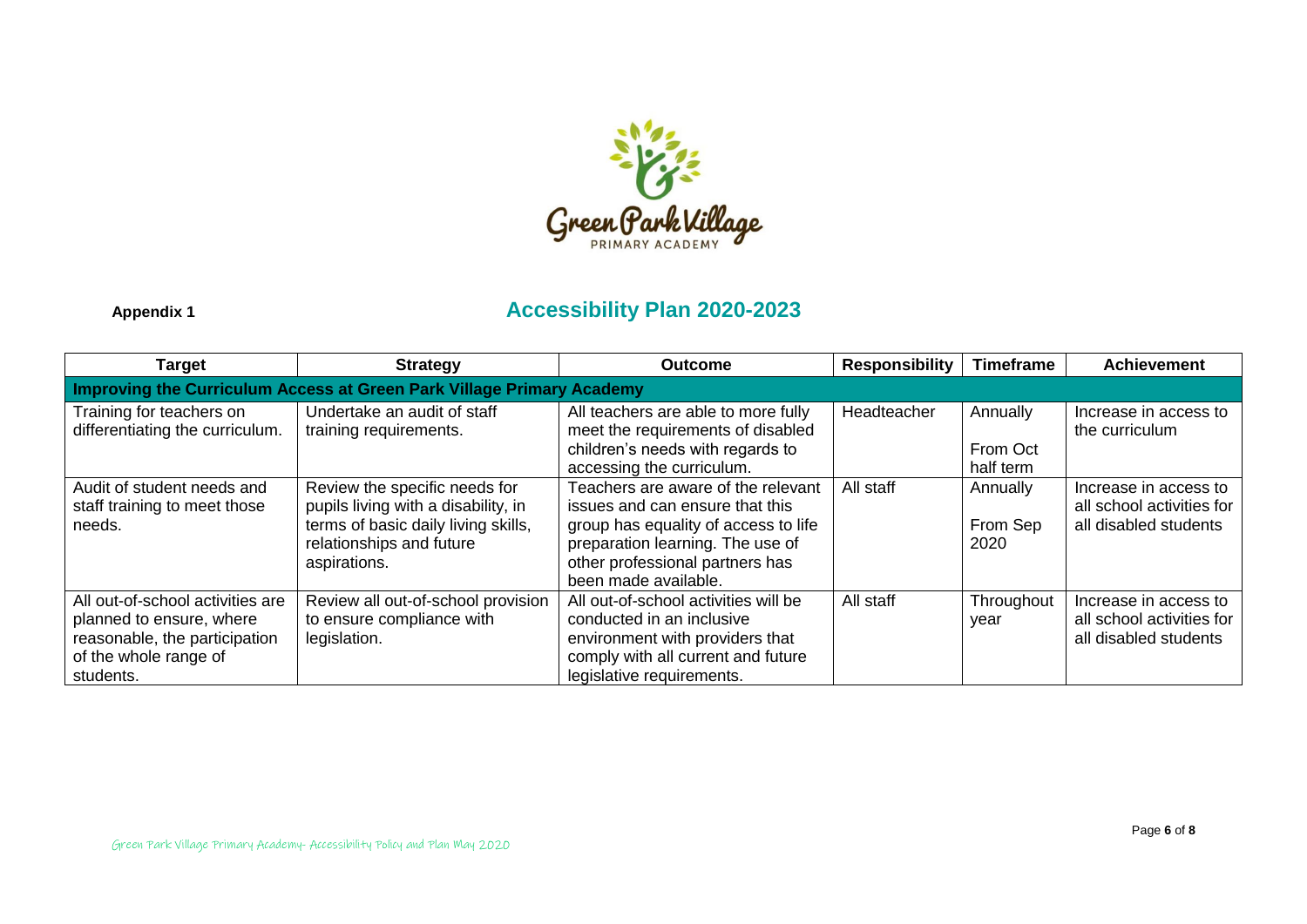| Classrooms are organised to<br>promote the participation and<br>independence of all pupils. | Review and implement a<br>preferred layout of furniture and<br>equipment to support the learning<br>process in individual class bases.                            | Lessons start on time without the<br>need to make adjustments to<br>accommodate the needs of<br>individual students. | All staff  | Throughout<br>year | Increase in access to<br>the academy<br>curriculum                                |
|---------------------------------------------------------------------------------------------|-------------------------------------------------------------------------------------------------------------------------------------------------------------------|----------------------------------------------------------------------------------------------------------------------|------------|--------------------|-----------------------------------------------------------------------------------|
| <b>Training for Awareness</b><br>Raising of Disability Issues.                              | Provide training for governors,<br>staff, pupils and parents/carers.<br>Discuss perception of issues with<br>staff to determine the current<br>status of academy. | Whole school community aware of<br>issues relating to Access.                                                        | <b>SLT</b> | Throughout<br>year | Community will<br>benefit by a more<br>inclusive school and<br>social environment |